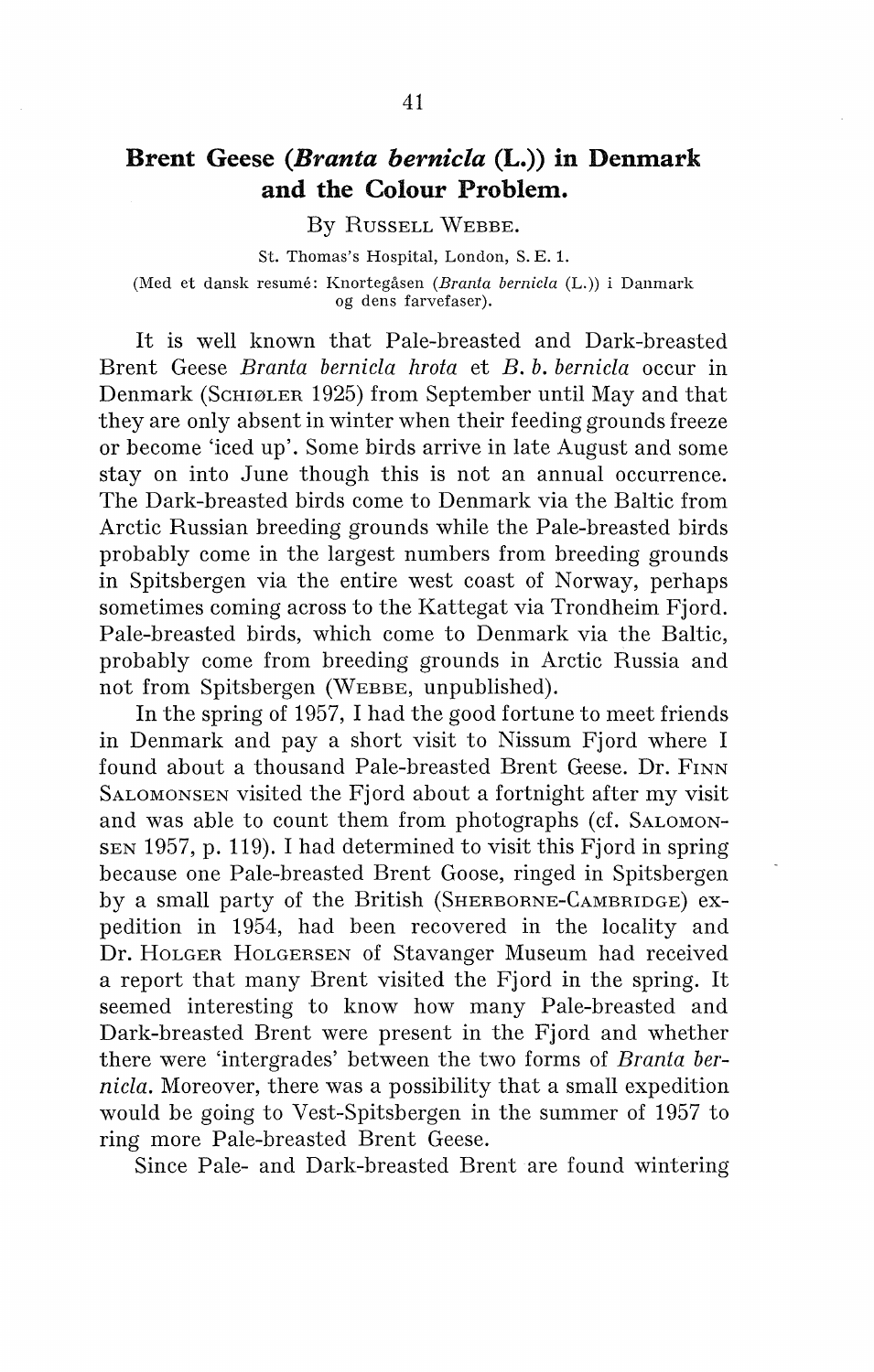in the same localities, the question of mixing between the two forms remains an interesting subject for study. This is complicated by the difficulties which are encounted as soon as one tries to distinguish between the two forms in bad light or when they are sitting on the sea and upending. The hest time and the most interesting period is the spring when the Brent come ashore to feed on grass. Denmark and the Baltic are the hest places to make such a study, but nobody knows yet whether 'mixed flocks' can be found in the spring. Reports of breasts of every grade of colour between *bernicla* and *hrota* in 'mixed flocks' of Brent are frequent, but the frequency of such reports is reduced when the hirds are observed in sun light or through a good telescope.

RussELL (1890) found that the two forms mixed on the wintering grounds on the Essex coast of England, but he also quoted the observation of a hunter who had found that a flock of about 12 Pale hirds had stayed throughout the winter in a locality where Dark hirds were common. In some years he found Pale-breasted Brent common on the Essex coastline where he was shooting, while in another year he had the greatest difficulty in obtaining a specimen. STEVENSON, who also wrote in 1890, quoted the opinion that the two forms do not mix. CATON-HAIGH (1917) observed 7 Dark hirds did not mix with 100 Pale hirds while they were feeding on the same mud bank in the Humber Estuary in England; they flew off separately, when 'put up'. He concluded from his observations that the two forms do not associate freely and that they arrive separately (it seems he did not think that there was a family party of 7 Dark hirds). On the Exe Estuary in South West England there are similar reports (1948 and 1952) of 3 Pale hirds near some Dark hirds which stayed apart from the Dark hirds and of 4 Pale hirds which joined up with 5 Dark hirds but still kept a little apart from them (Devon Bird Report). ROOKE (1935) saw 25 Brent, on a mud bank, feeding-8 were *bernicla* and the majority of the 17 others *hrota* and 2-3 were doubtful. All were spread evenly over the mud bank and mixed. Later 8 were at one end of the mud bank and 17 at the other end and these two parties flew away separately. On the next day, he saw 6 shot Brent apparently from the same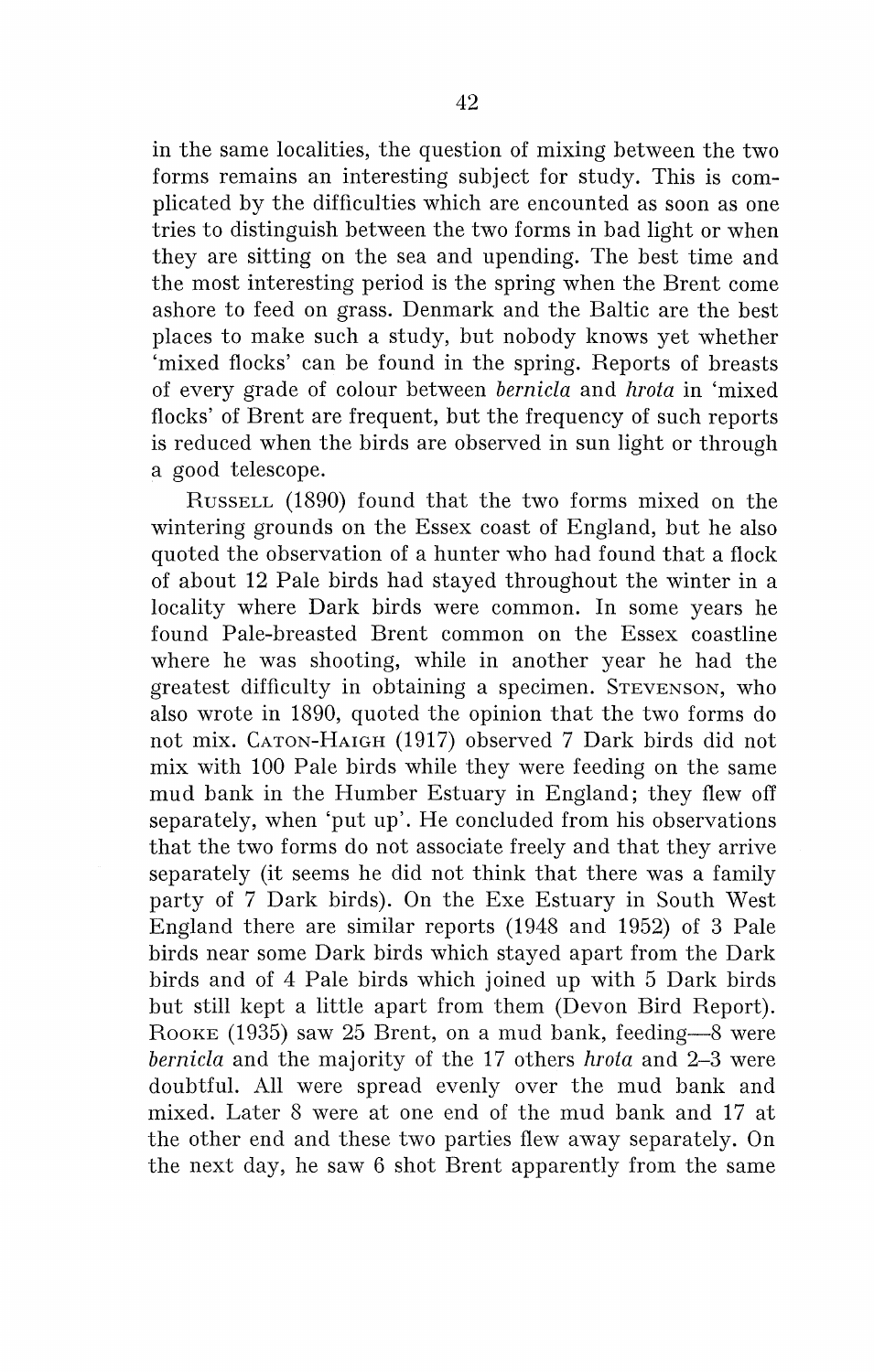mixed flock of 25 (2 *bernicla,* 2 *hrota* and 2 doubtful with fairly heavily barred cinnamon brown underparts). WAYRE (1956) estimated he saw over 3000 Brent<sup>1</sup>) in a Norfolk Estuary in England in March 1955, of which about  $75 \frac{0}{0}$  were *hrota* and some he says were intermediate between *bernicla* and *hrota.* He often saw mixed flocks and it was noticeable that *bernicla* were somewhat afraid of the more numerous *hrota.* When feeding, the Dark-breasted Brent kept a few yards apart from the Palebreasted hirds and were often chased away if they came too close to the Pale hirds.

There is a need for many more observations of 'mixed flocks' (especially in the spring); if there is no psychological barrier between the two forms, one would expect both intermixing and interbreeding to occur. So far no one has reported a pairing between a Pale and a Dark hird either on the wintering grounds in the spring or on the breeding grounds. TREVOR-BATTYE (1895) observed Pale and Dark hirds together in the flocks of captured moulting hirds on the breeding grounds on Kolguev; some persons have doubted the accuracy of this statement since no specimens were brought back from Kolguev and since then only Dark hirds have been discovered there. The Dark-breasted Brent has never been seen in Spitsbergen. No breeding colony has ever been found where it is possible to find a high percentage of breeding pairs consisting of one of each form. It is possible to arrange a series of museum skins from the wintering grounds which grade right through from a very white *hrota* to *bernicla.* Unfortunately the numbers of breeding *Branta bernicla* are much reduced on Novaya Zemlya and Kolguev so it will probably be difficult to find a locality where *bernicla* and *hrota* breed in sufficient number for a study to be made. A similar position exists over *Branta b. nigricans*  and *Branta b. hrota* in North America; they both winter along the Atlantic coast of North America and probably both breed in the eastern Canadian Arctic (DELACOUR & ZIMMER 1952). It has been assumed that the undiscovered breeding grounds of *Branta b. nigricans* lie to the South of the breeding grounds

<sup>&</sup>lt;sup>1</sup>) Peak of 1,000 and many considered to be Pale-breasted (*Branta b. hrota*) at Blakeney; the rest were Dark-breasted (Branta b. bernicla). This is the largest concentration reported in the Norfolk Bird Report for 1955, which includes photographs of Brent Geese by PHILIP WAYRE.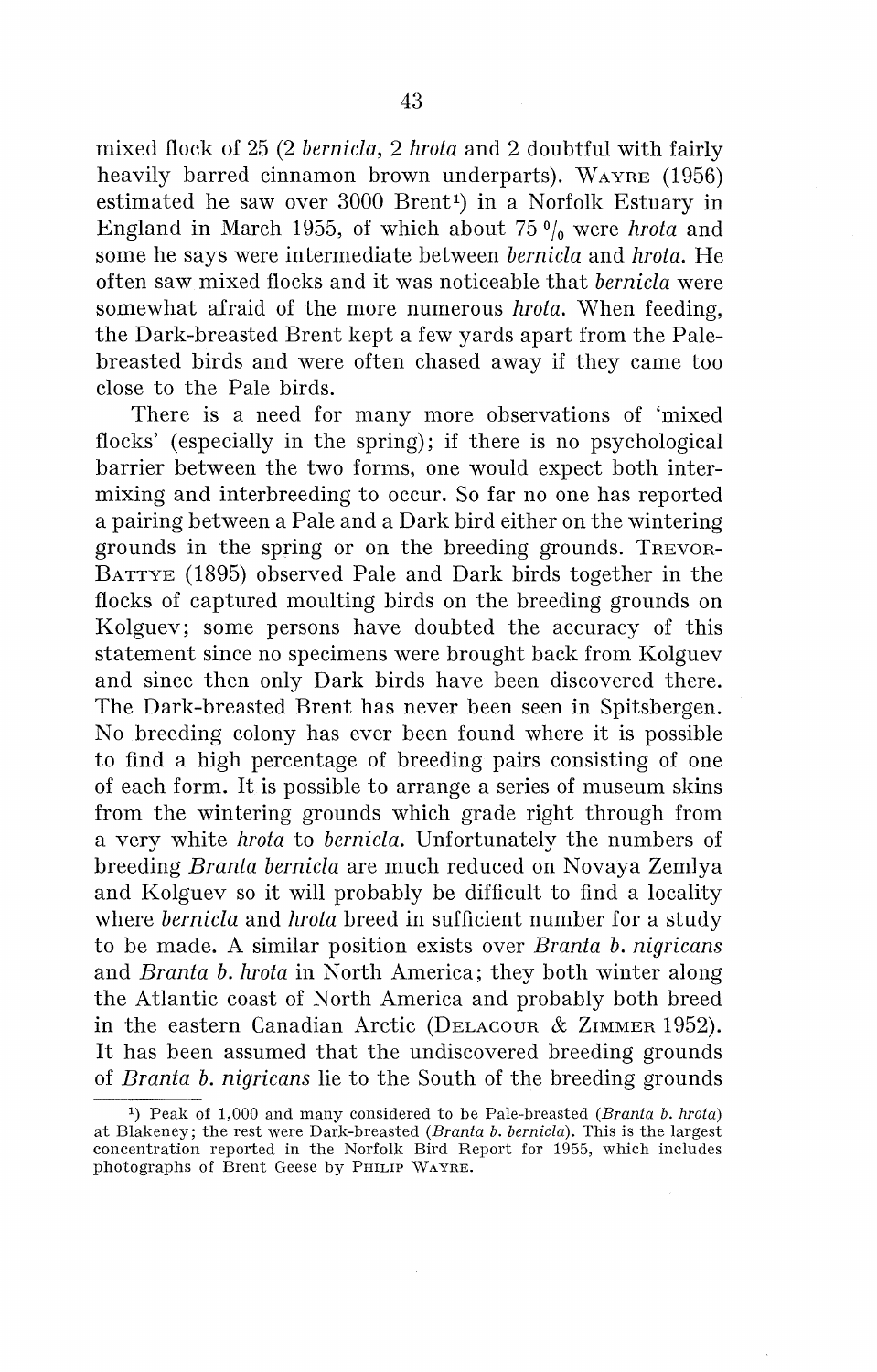of *Branta b. hrota* (possibly somewhere in the Hudson Bay) and that they migrate northwards in the spring via the Bay of Seven Islands on an *early* migration before *Branta b. hrota*  (LEWIS 1937).

It is interesting that, by the PoLUNIN classification of the Arctic, *bernicla* and *nigricans* and also *Branta b. orientalis*  (DELAcouR & ZIMMER) would be low arctic breeding hirds; there would be an area of overlap in the middle arctic before reaching the high arctic lands where the main breeding grounds of *hrota* are. It may be this classification is not specifically applicable in this case to the vegetational and other environmental differences of the breeding grounds of these forms of *Branta bernicla.* It should be possible to carry out breeding experiments on Pale and Dark breasted hirds kept in captivity in Vest-Spitsbergen *(e.g.* in Adventdalen near Longyearbyen) or at a Canadian arctic station during the arctic spring and summer months. The study of the blood antigens and other inherited characters and their relative abundance and distribution amongst the forms of *Branta bernicla* might be interesting.

MANNING, HØHN & MACPHERSON  $(1956)$  in their work on the hirds of Banks Island in the western Canadian Arctic say "... the position of Banks Island within the range of each species. This is often of particular interest, since the northern part of the island is farther north than any of the other islands south of the M'Clure Strait-Lancaster Sound water barrier, which effectively limits the northward distribution of several species". It seems unlikely that it is the water barrier itself that is the main cause of this, but that differing environemental factors on the lands to the north and south of the barrier are also probably important in determining the distribution of species. Thus Prince Patrick Island and Melville Island are places where the breeding ranges of the Black Brent *B. b. orientalis* 1) and Pale-breasted Brent overlap. On Banks

<sup>1</sup> ) To avoid ambiguity, I have taken *B. b. nigricans* to be a dark or true blackbreasted Brent from undiscovered breeding grounds which winters on the Atlantic coasts of North America (DELACOUR & ZIMMER). I have taken *B. b. orientalis* to be the form of Black Brent which winters on the Asiatic and North American coasts of the Pacific Ocean and breeds in the western Canadian Arctic, Alaska and eastern Siberia (LEOPOLD  $\&$  SMITH 1953). This means that I regard the Black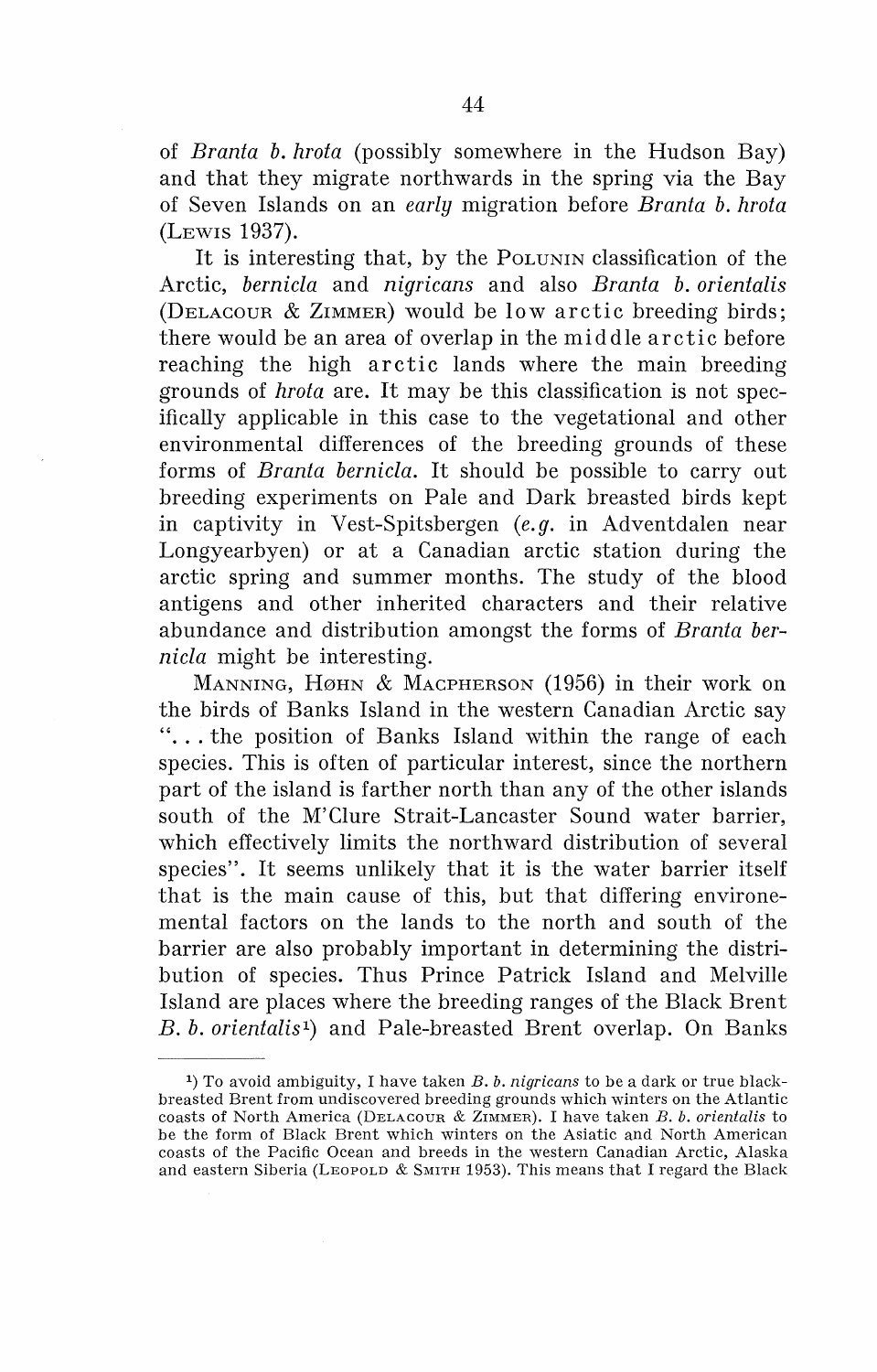Island, the Black Brent is very common and the Pale-breasted Brent seems to be of 'casual occurrence only'. In the area of overlap, 'intergrades' between *orientalis* and *hrota* (MANNING et al., 1956) occur like those between *hrota* and *bernicla* in western Europe. As far as breast colour is concerned, *bernicla*  must lie with the 'intergrades' between *orientalis* and *hrota. Bernicla* may not have such a dark breast colour as *orientalis*  because the greater part of its low arctic breeding range may lie in a region which is more high arctic (PoLUNIN) than that of *orientalis.* It was reported in the English *Shooting Times* in 1957, that a Black Brent *(orientalis* or *nigricans)* had been seen on the Essex coastline of England early in the year by a number of observers; however, there have been other claims of very dark Brent in flocks of *bernicla* in eastern England in the past (STEPHENSON 1890, CHAPMAN 1917).

HANDLEY (1950) visited Prince Patrick Island in the Canadian Arctic and found Black Brent and Pale-breasted Brent nesting in the same habitat. They arrived in spring at the same time and he found no mixed pairs breeding. He regards *orientalis* as distinct from *hrota.* RAND (1948) has stated that a similar situation exists in the Pacific and Atlantic Eider Ducks *(Somateria mollissima)* in which some biological discontinuity seems indicated from the scarcity of intermediates<sup>1</sup>). Certainly a former separation and a later meeting seems indicated. This would correalate with the glacial period, with eastern and western maritime populations separated by the breadth of ice, and the subsequent meeting following the disappearance of the ice'.

It seems the colouration of *Branta bernicla* is related to a general problem of the Arctic as discussed by SALOMONSEN (1950) under *Falco rusticolis.* It does not seem to be connected with the wintering grounds as so far no-one has demonstrated

Brent on Banks Island as *orientalis* for the purposes of this paper and until it is proved that Black Brent on Banks Island winter on the Atlantic coast of North America or that the presence of *B. b. nigricans* on the Atlantic coasts of North America is really due to the presence of 'intergrades' between *orientalis*  and *hrota* which have come from places where the two breeding ranges overlap (MANNING et al., 1956).

<sup>&</sup>lt;sup>1</sup>) According to the recent investigation of SNYDER (Arctic Binds of Canada, Toronto 1957, p. 87) the breeding ranges of the two Eider Ducks in question do not overlap. Ed.  $Ed$ .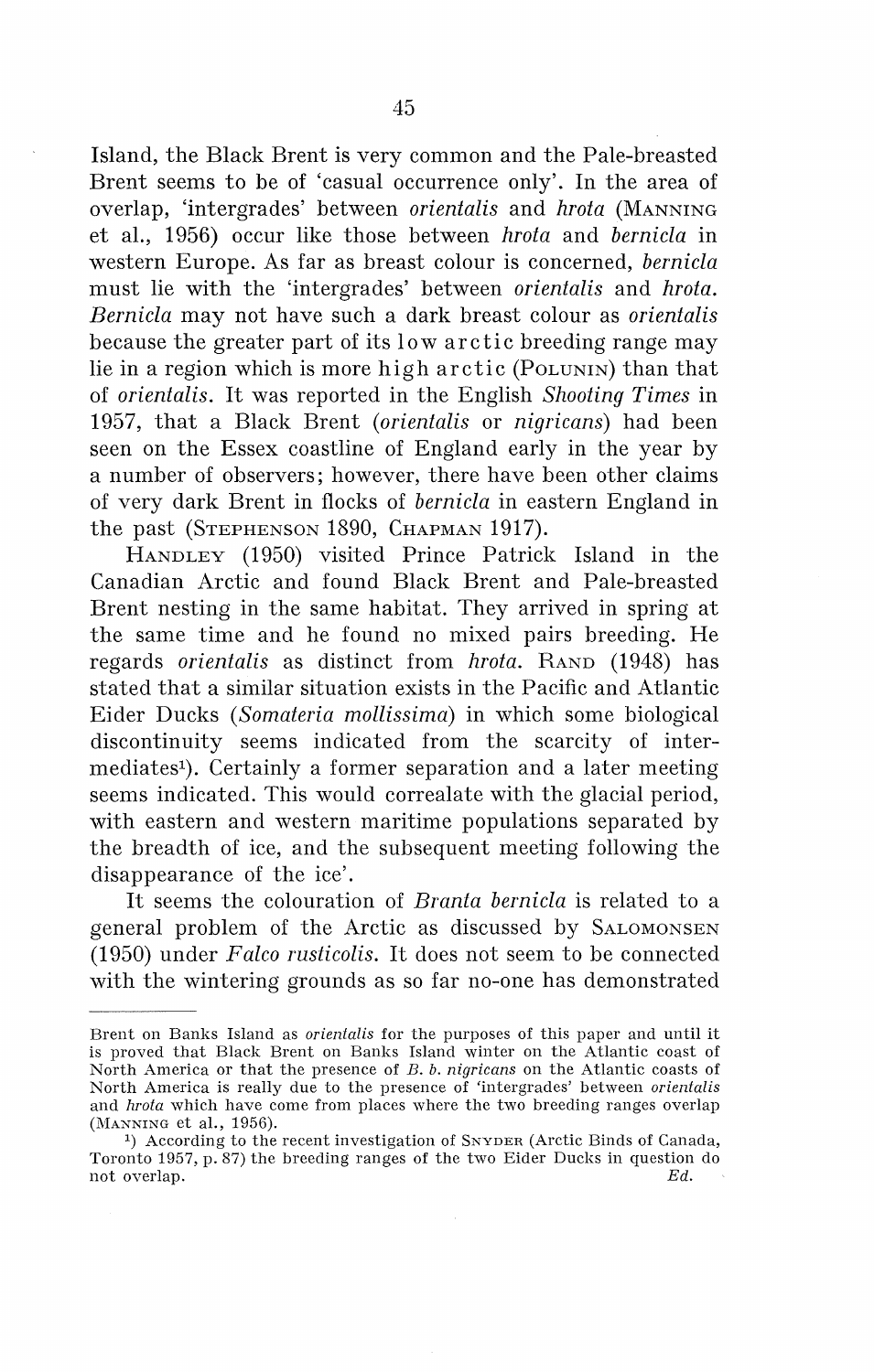that the paler form prefers a slightly different wintering ground or range than the darker forms. An environmental factor or factors acts around the polar basin and throughout the true arctic and immediate sub-arctic zone affecting colouration. It is not only geographical barriers that are responsible for the distribution of the various forms of *Branta bernicla.* The work of DEMENTIEV (1943), BANNERMAN (1956) Oll *Falco rusticolis,*  SOUTHERN (1943) on *Stercorarius parasiticus* and COOCH (1954) on *Chen caerulescens* is related to this and recently KETTLE-WELL (1956) has been investigating the evolution of melanism in a species of Lepidoptera in Britain.

### Acknowledgements.

I am grateful to Dr. HoLGER HoLGERSEN, Pastor LoM-HOLT-HANSEN, Mr. TORP PEDERSEN and Dr. FINN SALOMON-SEN for information that was useful to me on my visit to Nissum Fjord.

The basis of this paper comes from a section of an unpublished report made by me to the Royal Society of London in May 1955 of part of the biological work of a small party of the British (SHERBORNE-CAMBRIDGE) Expedition to Vest-Spitsbergen (Leader: G. T.WRIGHT, M.A., Ph. D.). This expedition received a grant from the Royal Society.

## DANSK RESUME

## Knortegåsen *(Branta bernicla* (L.)) i Danmark og dens farvefaser.

Knortegåsens mørkbugede (bernicla) og lysbugede (hrota) form forekommer begge i Danmark. Det vides ikke endnu om de to former blander sig, men det er et interessant emne at undersøge. Iagttagelser i England tyder på, at de to former ikke blander sig tilfældigt med hinanden, når de forekommer på de samme lokaliteter. Det er imidlertid ofte vanskeligt at skelne de to former fra hinanden i naturen.

Der fremsættes den mening, at den lysbugede form er en højarktisk race, mens den mørkbugede og den sortbugede (nigricans) form er lavarktiske racer. Dette diskuteres nærmere.